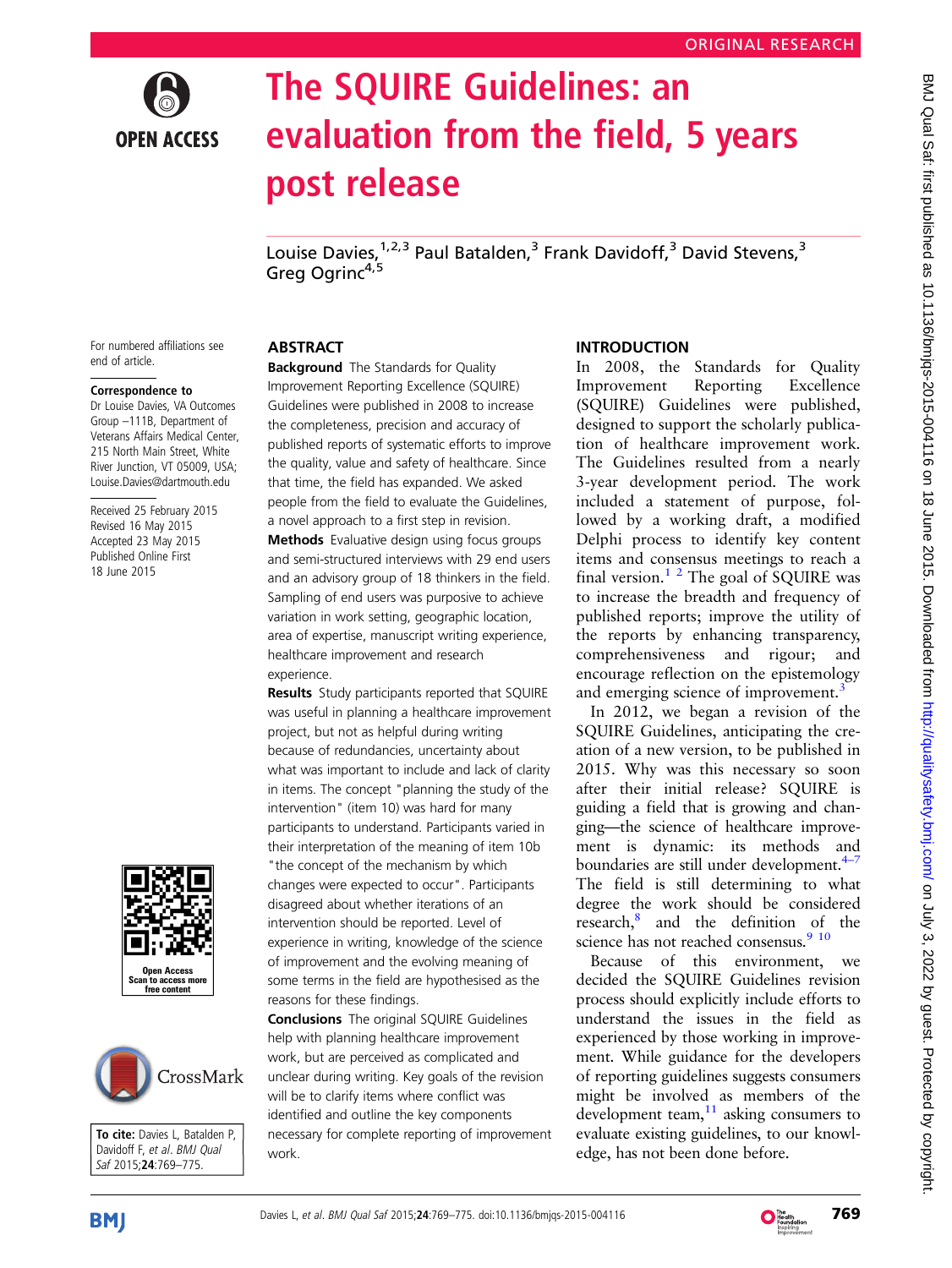We report here the findings from an evaluation performed to obtain people's views on SQUIRE as a tool for writing scholarly healthcare improvement manuscripts. Our research question was, "What are people's experiences with and impressions of the SQUIRE Guidelines?" These findings will support the development of SQUIRE 2.0—the updated set of guidelines that will be released in late 2015.

# **METHODS**

The evaluative design had three objectives: determine how people interpret and apply the items of SQUIRE; outline barriers to writing about healthcare improvement work; and identify key emerging issues for those doing scholarly healthcare improvement writing. We sought input from both end users of the guidelines and an advisory group of thinkers in the field of healthcare improvement.

End user evaluations of SQUIRE were obtained through four 1½ h focus groups (one in person and three via interactive two-way video mechanisms) and nine 1 h semi-structured interviews (all by telephone) performed between October 2012 and June 2013. A topic guide was used to conduct the first part of the interview or focus group, and then the participants were offered the opportunity to comment on the Guidelines item by item. Interviews and focus groups were digitally recorded and professionally transcribed. All interviews and focus groups were completed by a researcher with extensive experience in these methods (LD). The researcher was knowledgeable about healthcare improvement but uninvolved in the development or dissemination of the SQUIRE Guidelines prior to beginning the research, and she introduced herself as such at the start of each interview and focus group. For all but two of the interactions, this was the only person present with the participants; the other authors (all of whom had been part of the development of the Guidelines) were not present. The two focus groups conducted in Sweden were conducted in the presence of two people who had been involved in the Guideline development to manage technical issues (PB) and allow for immediate iterations if necessary of the interview guide (GO). Prior to completing the interviews, the main interviewer (LD) had no personal relationship with any of the interviewees.

Input from thinkers in the field was obtained from an advisory group of 18 people. Thinkers were defined as people who had contributed to healthcare improvement by developing the field through action or writing, disseminating key ideas and/or teaching extensively about healthcare improvement. Participants in this group were identified based on prior involvement in the SQUIRE Guideline development or publications related to the methods and science of healthcare improvement. The advisory group contributed in three ways in the style of participatory action research—in which participants both help direct and are the subject

of the research.<sup>[12](#page-6-0)</sup> First, they provided an approach for us to triangulate emerging findings from end users—triangulating is the process of checking veracity of emerging findings by seeing if they are present in other data sources.<sup>[13](#page-6-0)</sup> Second, they contributed data about existing and emerging issues around SQUIRE item definitions and interpretation; third, they helped with data interpretation and the process of translating the interpretation into changes in the SQUIRE Guidelines.

The sampling strategy for composing the end users group was purposive,  $14$  employing a 'maximal vari-ation' sampling technique.<sup>[14](#page-6-0)</sup> Maximal variation sampling means participants are chosen across a variety of characteristics, rather than just one or two. We sought variety in (1) work settings—for example, both frontline care providers and improvement consultants; (2) healthcare specialties—that is, medical specialties as well as different professions; (3) training—for example, social sciences, administration and healthcare; (4) experience in writing and in healthcare improvement work; and (5) geographic location. Sampling for the advisory group focused on achieving balance by gender, profession and training. Nineteen individuals were invited to achieve a group of 18.

Invitations to end users were given by email, describing the request for an interview or participation in a focus group as a research project. Candidates for interviews and focus groups were drawn from lists of alumni and faculty of improvement fellowships, programmes and organisations, and lists of healthcare improvement conference attendees. To locate authors who were outside the range of people already on the lists above, we completed a Google Scholar search of people citing SQUIRE in their improvement publication. Sampling was considered complete when thematic saturation was reached—no new ideas or concepts were emerging. $13$ 

Interviews and focus groups proceeded in small waves, with an interim analysis between each wave. Triangulation of the data from end users was completed by asking later interviewees and members of the advisory group to confirm or disconfirm key statements from prior interviewees. We analysed the data using a grounded theory approach<sup>13</sup> through close reading of transcripts and written comments, followed by initial coding of data into major categories. Finally, through a process of data reduction, important findings were collapsed into major themes. Interim analyses of emerging findings were presented monthly to study co-investigators ([redacted]) and twice to the advisory group described above. The goal of the presentations was to triangulate emerging findings, identify further areas for investigation in subsequent data collection from end users, interpret the data and reach consensus when there were conflicts in coding or analysis.

The COREQ Guidelines were used to guide the reporting of this work.<sup>[15](#page-6-0)</sup>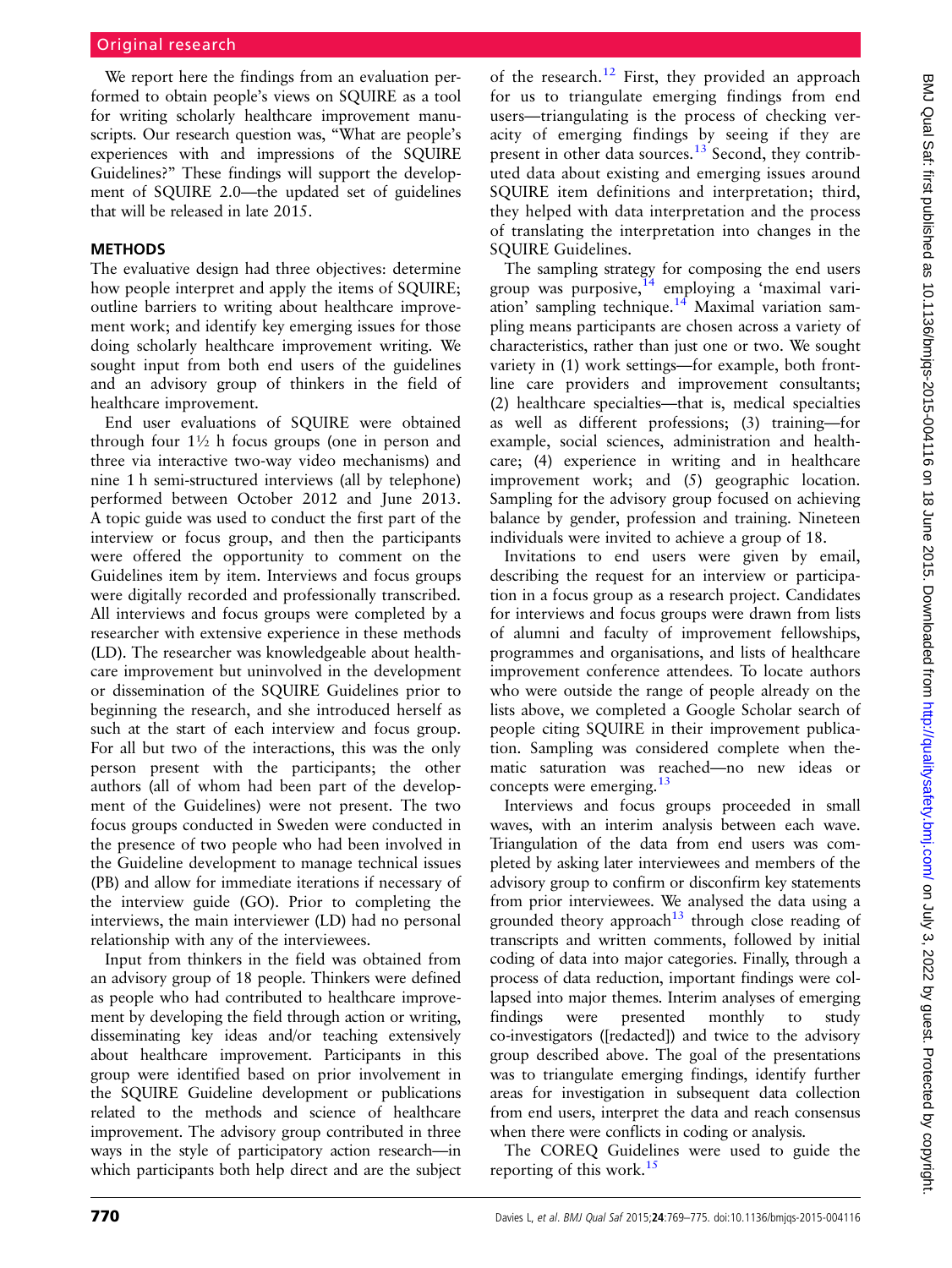## RESULTS

Twenty-nine end users of SQUIRE participated in focus groups  $(n=20)$  and semi-structured interviews (n=9). Participants were located in the USA, Canada, Sweden, the UK and Norway. Forty-two people were approached to achieve this sample size. Work settings represented included government, private business, academic and community. Experience with healthcare improvement ranged from self-taught authors, to current students in fellowship programmes, to faculty supporting healthcare improvement work—themselves with varied levels of experience in healthcare improvement. Nurses, physicians, physical therapists, administrators and doctorally prepared social scientists participated. Medical specialties represented were internal medicine, obstetrics and gynaecology, rheumatology, neonatology, paediatrics, infectious disease, psychiatry, anaesthesia and critical care. Of the 29 end users, 11 were not native English speakers. Major findings about how SQUIRE has been experienced by users fell into three major themes, described below.

# Arranging SQUIRE items into the traditional framework of a scientific manuscript is challenging for end users

The SQUIRE Guidelines were uniformly praised as a document that was very useful for planning a healthcare improvement project, but harder to use in the task of writing about the work. Said participant 12, a PhD social scientist and healthcare improvement consultant: "We use SQUIRE a lot for planning—we complete the sections up through the methods at the time we design the study…[but] SQUIRE creates sort of long reports if followed exactly." Participant 21, a graduate of a 2-year fellowship in healthcare improvement, said, "The Guidelines tell me everything [to think about], but they don't tell me what is important to include [in my manuscript]… there is no hierarchy…"

Guideline items 5, 6, 9–11 and 13–19 elicited substantial reactions that were informative to the revision process ([table 1\)](#page-3-0). Common concerns included requests for seemingly similar information in both the methods and results section, a sense that some items were in the wrong place, and a lack of clarity about what information was being requested in certain items. In item 10, the concept of reporting the 'study of the intervention' was simply not comprehensible to several participants. These participants suggested tools or visuals were needed to distinguish between 'the work of the intervention' and 'the study of the intervention' components to a project. Last, some felt the Guidelines seemed to presume a linearity to improvement work that might not be present.

# Among end users, usability perceptions of the SQUIRE Guidelines varies with experience in scholarly medical writing Participants with less experience in scholarly medical writing found the SQUIRE Guidelines harder to

understand and apply than those with more such experience. For example, participant 8, a PhD social scientist new to improvement work reporting, gave an initial impression of the Guidelines as follows: "Everything [in the SQUIRE checklist] is in such small pieces. You do not get the whole picture of what you are supposed to be doing." She further explained that it felt hard to understand the whole of the task of writing about a healthcare improvement project because the checklist approach did not help her understand which parts of the work should be reported where or in what order. This observation was echoed by many others in the sample with a similar background in non-medically oriented scholarly writing.

Among those with more experience in scholarly medical writing but new to scholarly writing about healthcare improvement work, the SQUIRE Guidelines made more sense, and they identified similarities to the experience of using other publication guidelines. Participant 9, a nurse researcher with experience in both mixed methods research and clinical trials, noted that she found the Guidelines generally useful and clear, but had to draw on her mixed methods background to develop ways to teach the concept of reporting 'the work' as well as the 'study of the work' of healthcare improvement: "The doctors [I was advising]—they only knew statistics and quantitative work—they were only familiar with 'context free' research. I explained '[reporting QI work]' is like writing up trial results and then also the experience of running that trial".

Among participants who had experience with scholarly writing about healthcare improvement, or who had previous experience with scientific medical writing in general, the SQUIRE Guidelines were perceived as easier to use. Said participant 13, a physician researcher: "Much of the SQUIRE guidelines is commonsense, it is a transplantation of research methods into QI, making sure your QI project is written up as rigorously as traditional research". Participant 17, physician graduate of an improvement fellowship, reflected on his experience since first using the SQUIRE Guidelines several years prior. He confirmed what others in his focus group noted about the challenges of using Guidelines and the impossibility of trying to include every item, saying "I whined to my advisor [when I was a fellow] about that very problem —[the document you create if you use SQUIRE exactly as written is unintelligible]. But the problem is I used it to write my very first paper. SQUIRE seems very simple to me now". He had realised with experience and re-reading the Guidelines that SQUIRE did not require him to include every item in the manuscript, and that part of the challenge he had faced as a fellow was the work of being new to scientific writing in general.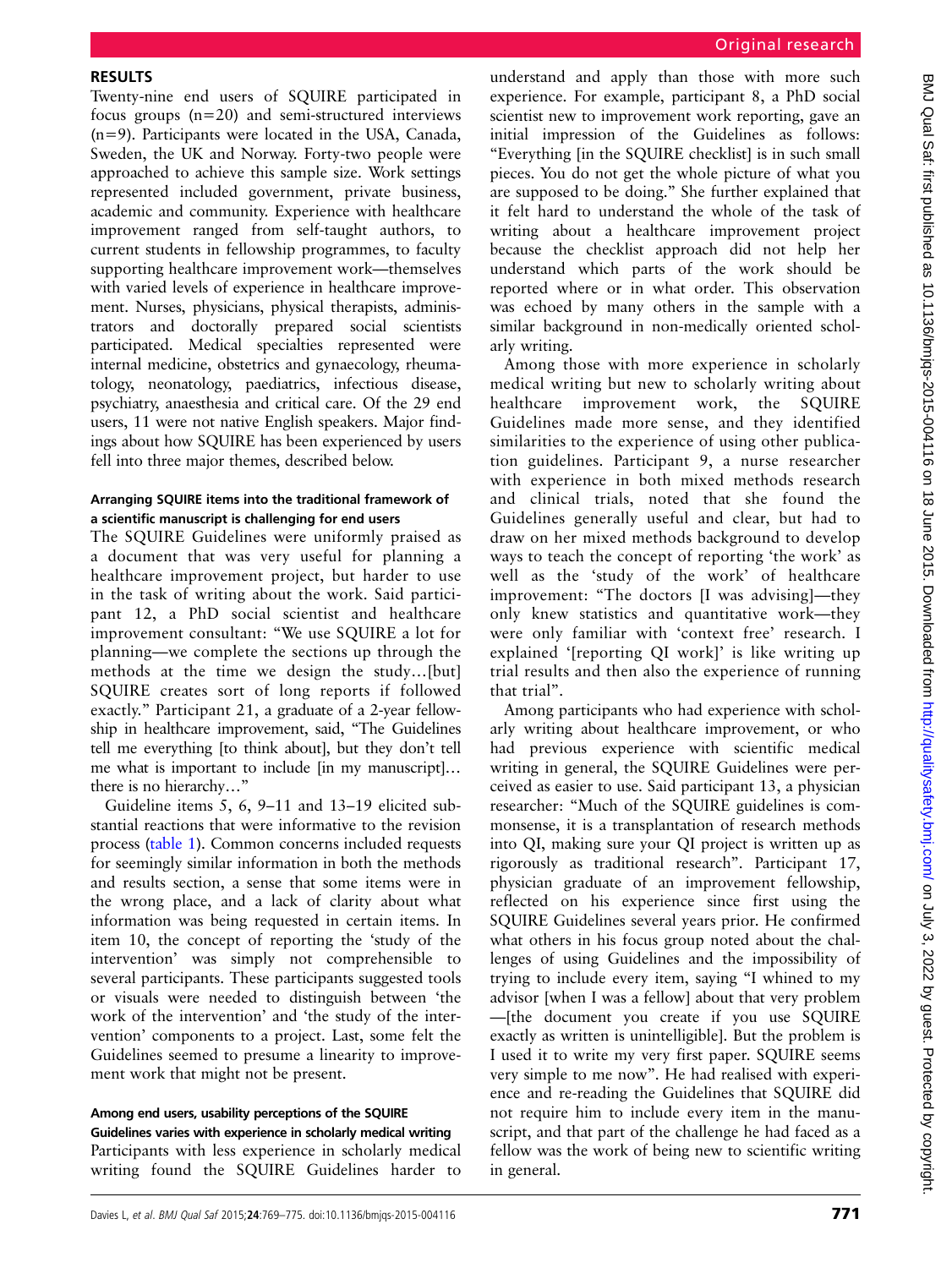# <span id="page-3-0"></span>Original research

Table 1 Selected Standards for Quality Improvement Reporting Excellence (SQUIRE) Guideline items that elicited specific comments from end users (quotes from focus groups and interviews that are illustrative of specific areas of concern in the document)

#### Item(s) eliciting comment End user comments

#### Introduction

#### Item 5.

Intended improvementa) Describes the specific aim of the interventionb) Specifies who and what triggered the decision to make changes, and why now

#### Item 6.

Study question

State the improvement—related question and any secondary questions that the study of the intervention was designed to answer

#### Methods section

Item 9.

Planning the intervention

Intervention, component parts, factors contributing to choice of intervention, initial plans for intervention implementation

Item 10. Planning the study of the intervention

Plans for assessing how well intervention was implemented, mechanisms of change and plans for testing, plans for implementing chosen study design, internal and external validity

Item 11.

Methods of evaluation

Instruments and procedures to assess effectiveness of intervention and assessment instruments, methods to assure data quality and accuracy

#### Results section

Item 13.

#### **Outcomes**

The setting, the course of the intervention, degree of success, evolution of the plan, data on change in processes of care, benefits, harms, unexpected results, problems, failures, strength of associations, missing data

#### Discussion

Item 14.

Summary

The most important successes and difficulties in implementing intervention components, main changes observed

Item 15.

Relation to other evidence

Compare and contrast study results with relevant findings from other studies Item 16.

Limitations

Possible sources of confounding, factors affecting external validity Item 17.

**Interpretation** 

Reasons for differences observed and outcomes, draw inferences about causal mechanisms, review opportunity cost and financial cost, practical usefulness Item 18. **Conclusions** 

Practical usefulness, implications for further studies

"Is this where the process of the project goes, or is it in the methods section?" Participant 23, nurse researcher

"We worked with this item and item 6 in several loops, our intended improvement changed because things changed in our work." Participant 6, healthcare improvement fellow

"Primary and secondary improvement related question is confusing, what does that mean?… We had a hard time with the [difference between] improvement question and the study question." Participant 7, healthcare improvement fellow

"One of the things that permeates much of this writing here, the guidelines in this section [methods and results items], is this assumption of a very preconceived linear, extremely methodical approach to studying it. We know that lots of improvement work is messy and emergent…So the guideline, the way the guideline is framed, or written, gives you the sense that if you've been in this messy reality, you are off, you can't use this."

"…the methods section in general lacks a place for qualitative work such as member checking or triangulation –various ways to measure validity consider adding words like credibility or trustworthiness…"

"…the initial intervention made us do [things] differently in the next cycle, is that a result, or is that a method?"  $\overline{Participants}$  2-4, improvement fellowship faculty members

"More about the theory of the intervention should go here. This is something that I have learned more about as a QI professional latelyhas required more professional development for me." Participant 12, professional healthcare improvement consultant

"It is odd to describe the setting again here…" Participant 24, healthcare improvement fellow

"I think the question of problems and failures is a different question from outcomes. And I would have a separate section describing my problems and failures. …to specifically identify the problems that they encountered …You know—were the problems related to data collection? Were the problems related to putting reports together that were meaningful? Were the problems reporting to the end users?…" Participant 12, professional healthcare improvement consultant

"People don't know what process measures are."

"This 'document degree of success' [item 13aiii] in implementing intervention components is confusing—do you mean grade the degree of success—and what is the instrument to do that?" Participants 8 and 11, improvement fellowship faculty members

"Feels overall unnecessarily complicated—there is duplication." Participants 1–4, Improvement fellowship faculty members [regarding item #14] "Are there lists of barriers to implementation that could help with this?" Participant 13, physician researcher "…context is primarily mentioned in the limitations section. I don't really think that that's right. Context isn't—when we think about QI, context is so central to QI, it's not a limitation, it's a description of what the problem was, what the care setting was…" [regarding item #17] "'Draw inferences'—how do you measure the strength of the data?" "…describe what contextual factors we learned may impact effectiveness

—I would like clarity on how to measure that…" "Item 18b [implication for future studies] should be combined with [item] 14, and isn't this the thrust of the whole discussion?" Participants 1, 10 and 11, improvement fellowship faculty members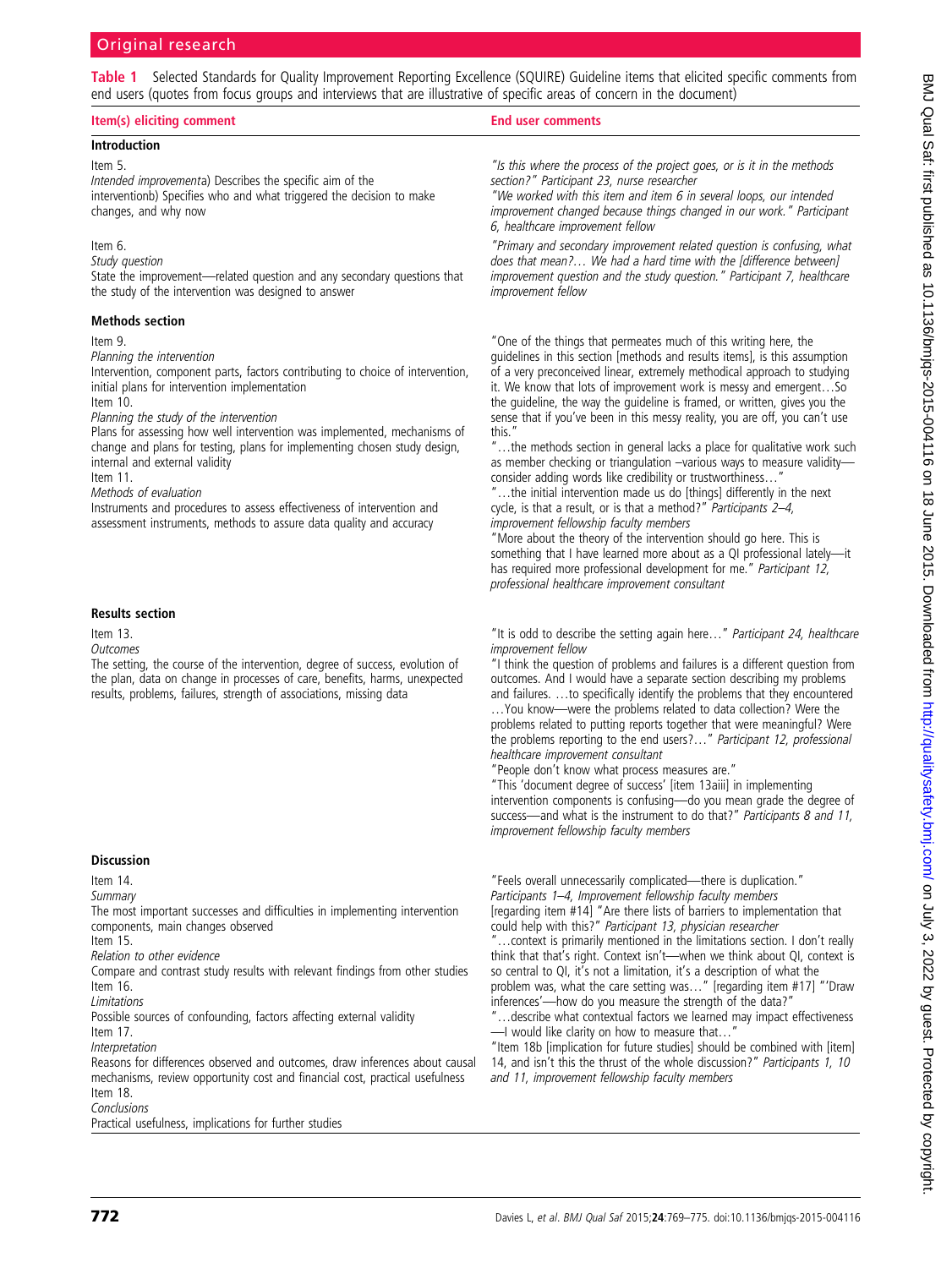# Items that touched on evolving areas in healthcare improvement were interpreted differently across both end users and the advisory group of thinkers

The evolution of the healthcare improvement scholarly literature in the intervening years since the publication of the SQUIRE Guidelines has led to the development of concepts that were not fully anticipated at the time of initial release. Items 10b and 13aii–iv in particular revealed the areas where these changes are occurring. The specific items are shown in their entirety in the box 1.

Item 10b states, "Describes mechanisms by which intervention components were expected to cause changes, and plans for testing whether those mechanisms were effective". In the advisory group of thinkers, this item was interpreted to mean 'the theory' of an intervention. The word 'theory', however, meant different things to different people. For some, the word 'theory' meant 'mechanism by which an intervention was expected to work', for others it meant 'lean or six sigma for example', and for still others it meant 'logic model'. These responses pointed to different aspects of study design and methods that would require clarification in the revised Guidelines.

Items 13aii–iv are "Explains the actual course of the intervention…", "Documents degree of success in implementing…" and "Describes how and why the initial plan evolved…". On a mechanical level, participants disagreed about whether these items belonged in the results section or the methods section. On a more global level, participants disagreed about whether one should include iterations and development of a project at all in a manuscript, even though the items called for their inclusion. The confusion about the interpretation of these items was shown well with one participant, who said: "…the important things you can't really write about! …for me what was really important was how I thought about what the project was…and how it failed because [what I proposed] wasn't relevant to the people who were supposed to do the intervention. How do you write about that?" (participant 15, physician graduate of improvement fellowship). Some felt that failed iterations of the work, which might be included as part of item 13aiv, should be presented because it could help others to learn: "…is the failure [of the intervention] unique? If it is not generalizable or useful, then it should not be included. If it informs the results, it

Box 1 Standards for Quality Improvement Reporting Excellence (SQUIRE) items that were interpreted differently across end users and the advisory group of thinkers.

Item 10. Planning the study of the intervention

- a. Outlines plans for assessing how well the intervention was implemented (dose or intensity of exposure)
- b. Describes mechanisms by which intervention components were expected to cause changes, and plans for testing whether those mechanisms were effective
- c. Identifies the study design (eg, observational, quasi-experimental, experimental) chosen for measuring impact of the intervention on primary and secondary outcomes, if applicable
- d. Explains plans for implementing essential aspects of the chosen study design, as described in publication guidelines for specific designs, if applicable (see, eg, http://www.equator-network.org)
- e. Describes aspects of the study design that specifically concerned internal validity (integrity of the data) and external validity (generalisability)

# Item 13. Outcomes

- a. Nature of setting and improvement intervention
	- i. Characterises relevant elements of setting or settings (eg, geography, physical resources, organisational culture, history of change efforts), and structures and patterns of care (eg, staffing, leadership) that provided context for the intervention
	- ii. Explains the actual course of the intervention (eg, sequence of steps, events or phases; type and number of participants at key points), preferably using a timeline diagram or flow chart
	- iii. Documents degree of success in implementing intervention components
	- iv. Describes how and why the initial plan evolved, and the most important lessons learned from that evolution, particularly the effects of internal feedback from tests of change (reflexiveness)
- b. Changes in processes of care and patient outcomes associated with the intervention
	- i. Presents data on changes observed in the care delivery process
	- ii. Presents data on changes observed in measures of patient outcome (eg, morbidity, mortality, function, patient/staff satisfaction, service use, cost, care disparities)
	- iii. Considers benefits, harms, unexpected results, problems, failures
	- iv. Presents evidence regarding the strength of association between observed changes/improvements and intervention components/context factors
	- v. Includes summary of missing data for intervention and outcomes
- For full guidelines, see http://www.squire-statement.org/assets/pdfs/SQUIRE\_guidelines\_table.pdf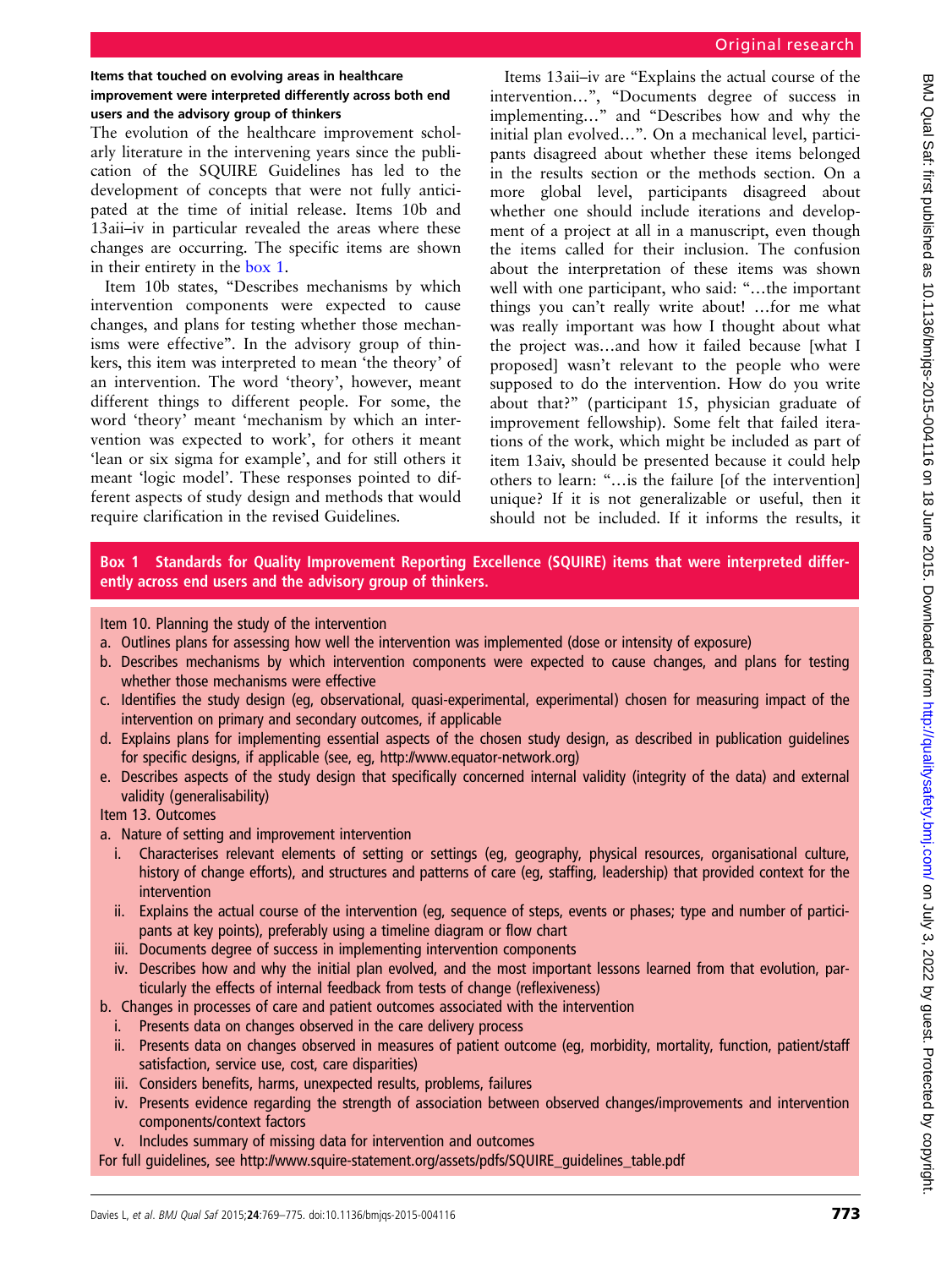should be included [in the paper]" (participant 46, head of an institutional improvement programme). Others felt that journal editors would likely not want this information in a manuscript saying "That experience [of getting buy-in from the participants and developing the intervention] may well have usefully formed a paper in itself, but may not be of interest to the sorts of journals, and the caliber of journal that I would publish the results in..." (participant 14, physician author). Still others felt it was incorrect to include anything except the most successful parts of the work, because to do anything else would be to 'drift into research' and ask too much of the authors: "If we put the onus on everybody out there who's trying to improve care to deal with that sophisticated question [of why and how the improvement occurred], I just think we are putting a barrier in place that is going to be a mountain" (participant 22, physician improvement consultant). These responses showed that if the development and iterations of a project and its failures were desired in reporting, then the Guidelines would need to make this explicit and provide guidance for how to incorporate it into a manuscript in SQUIRE 2.0.

# **DISCUSSION**

As the first step in the revision of the SQUIRE Guidelines, we have evaluated their current status by working directly with both the people who have used SQUIRE and an advisory group of thinkers in the field of healthcare improvement. To our knowledge, an evaluation of this type has not been done before for a publication guideline. We used this approach because we believed end users in particular would provide unique and important insights into the changes and challenges of the field, informing and strengthening the revision process.

At the most basic level, certain items in SQUIRE were interpreted by end users to be redundant, unclear or simply not comprehensible. If this had been the only issue, careful copy editing of the document and broadening of the explanation and elaboration document would be all that was needed. However, many of the comments and discussions around particular items illustrated broader issues, which we hypothesise are related to skill in writing, knowledge of the science of improvement and the evolution of the field. The development of SQUIRE 2.0 will require attention to these matters.

End users' impressions of the SQUIRE Guidelines varied by their level of experience in both research and writing, and their skills and knowledge in the field of healthcare improvement in general. Those with more experience felt the Guidelines were easier to understand than those with less experience. We interpret these findings to reflect the hard work of learning to write for the scientific literature as well as the challenge of writing about healthcare

improvement. This type of writing has many dimensions to bring to the written form, such as time dependence and contextual issues, for which we lack well-defined scientific language and methods.

A potential response to end users' descriptions of the challenge of writing might be to say that the role of SQUIRE is to urge people to do high-quality healthcare improvement work and report it completely, not teach people to write. However, the relative newness of the field of scholarly writing about improvement, and the fact that one of the explicit goals of SQUIRE was to advance the quality of such writings<sup>[3](#page-6-0)</sup> suggests that attention should be paid to the work of teaching the skill of scholarly writing. We endorse the goals of the developers of the Equator Network, which is to provide students and new researchers with guidance on what constitutes good research practice and reporting, as educating the next generation of researchers will help move the field forward.[16](#page-6-0) Thus, one important goal of SQUIRE 2.0 will be to support the development of skills in scholarly writing about improvement.

Disagreement over key concepts in healthcare improvement reporting was identified in end users and the advisory group of thinkers. Two areas came up specifically, the use of 'theory' to guide improvement work (and what the word 'theory' means), and whether iterations of improvement work (and failed iterations, in particular) should be reported. These disagreements may be simply due to evolution in the field, but may also be due to a lack of knowledge of the science of improvement. Whether it is one or both of these reasons, SQUIRE 2.0 must address these directly so that authors understand the need to report them. Given that SQUIRE is intended for writing—but reporting theory and the iterations of a work require attention during the design and execution of a study one might wonder how SQUIRE could hope to help. Moher *et al*<sup>[17](#page-6-0)</sup> have reported that there is indirect evidence that publication guidelines affect researchers' study design practices, a finding we confirmed in our study as participants reported SQUIRE being very useful for planning improvement work. Thus, there is reason to hope that a clear SQUIRE 2.0 would be able to support better reporting in these important areas.

The work we have presented here has limitations. Qualitative evaluations such as this one may not reflect the full range of relevant findings. To capture the widest range possible, we enrolled a wide range of participants until we reached thematic saturation—no additional findings were emerging from the data obtained in additional interviews or focus groups.<sup>[13](#page-6-0)</sup>

Another challenge in qualitative evaluations relates to generalisability to other populations. To increase the chance that our findings would represent people writing in the field generally, we used maximum variation sampling.[18](#page-6-0) It is possible however that there are users of SQUIRE who have not yet published or are